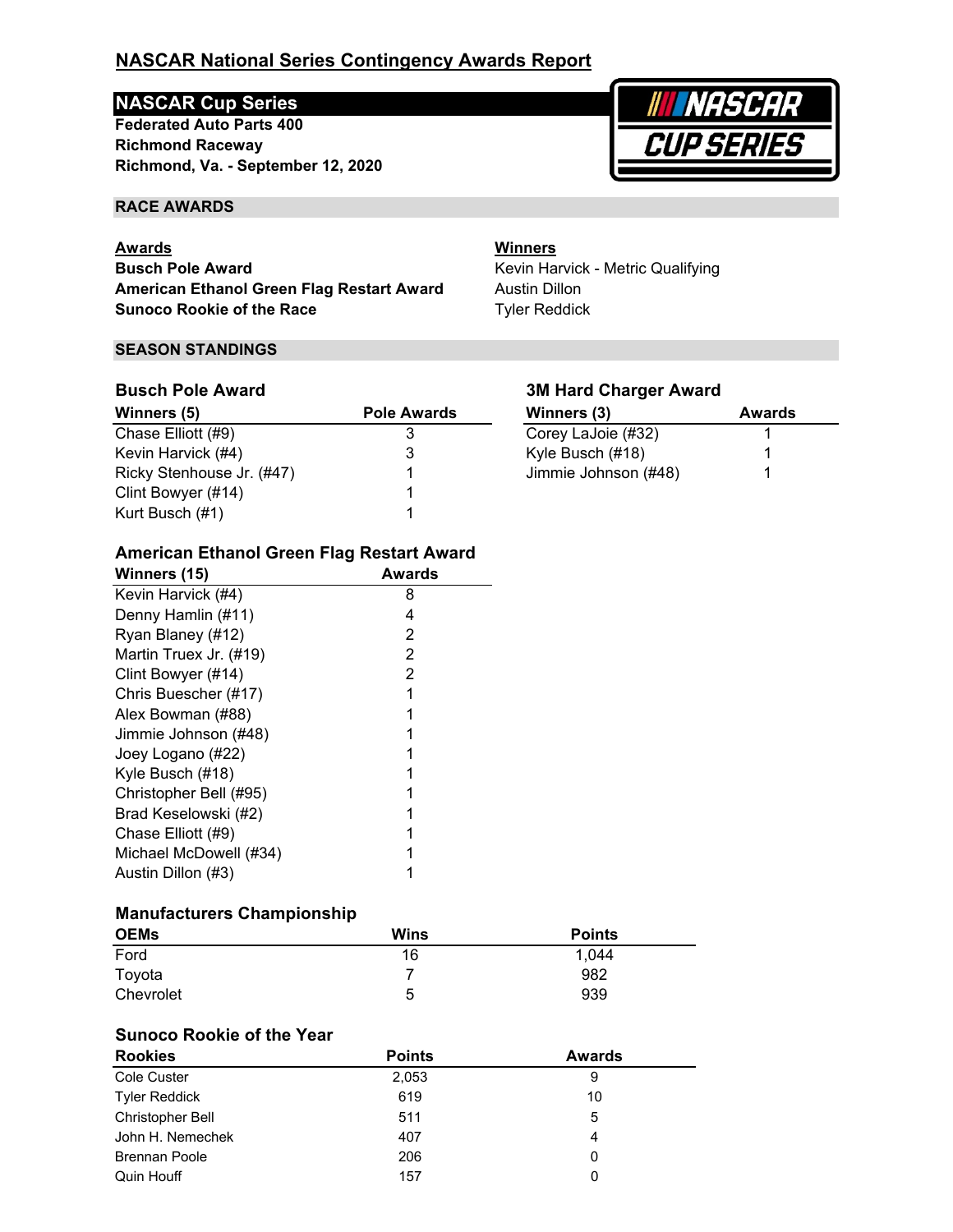# **NASCAR Xfinity Series**

**Richmond, Va. - September 11, 2020 Go Bowling 250 Richmond Raceway**



## **RACE AWARDS**

**Pole Award Pole Award Ross Chastain - Metric Qualifying Mobil 1 Driver of the Race Award** Justin Allgaier **Sunoco Rookie of the Race Award Riley Herbst Awards Winners**

#### **SEASON STANDINGS**

## **Pole Award**

| Winners (7)          | <b>Pole Awards</b> |
|----------------------|--------------------|
| Austin Cindric (#22) | 2                  |
| Myatt Snider (#21)   | 1                  |
| Brandon Jones (#19)  | 1                  |
| Kyle Busch (#54)     | 1                  |
| Chase Briscoe (#98)  | 1                  |
| Justin Haley (#11)   | 1                  |
| Ross Chastain (#10)  |                    |

## **Mobil 1 Driver of the Race Award**

| Winners (9)           | <b>Awards</b> |
|-----------------------|---------------|
| Chase Briscoe (#98)   | 8             |
| Brandon Jones (#19)   | 4             |
| Noah Gragson (#9)     | 2             |
| Harrison Burton (#20) | 2             |
| AJ Allmendinger (#16) | 2             |
| Justin Haley (#11)    | 2             |
| Justin Allgaier (#7)  | 2             |
| Kyle Busch (#54)      | 1             |
| Riley Herbst (#18)    | 1             |

## **Manufacturers Championship**

| <b>OEMs</b> | Wins | <b>Points</b> |  |
|-------------|------|---------------|--|
| Ford        | 11   | 867           |  |
| Chevrolet   |      | 860           |  |
| Toyota      | 6    | 803           |  |

## **Sunoco Rookie of the Year**

| <b>Rookies</b>         | <b>Points</b> | <b>Awards</b> |  |
|------------------------|---------------|---------------|--|
| <b>Harrison Burton</b> | 810           | 14            |  |
| <b>Riley Herbst</b>    | 633           | 8             |  |
| Jesse Little           | 415           |               |  |
| Joe Graf Jr.           | 318           |               |  |
| <b>Myatt Snider</b>    | 291           |               |  |
| Kody Vanderwal         | 165           |               |  |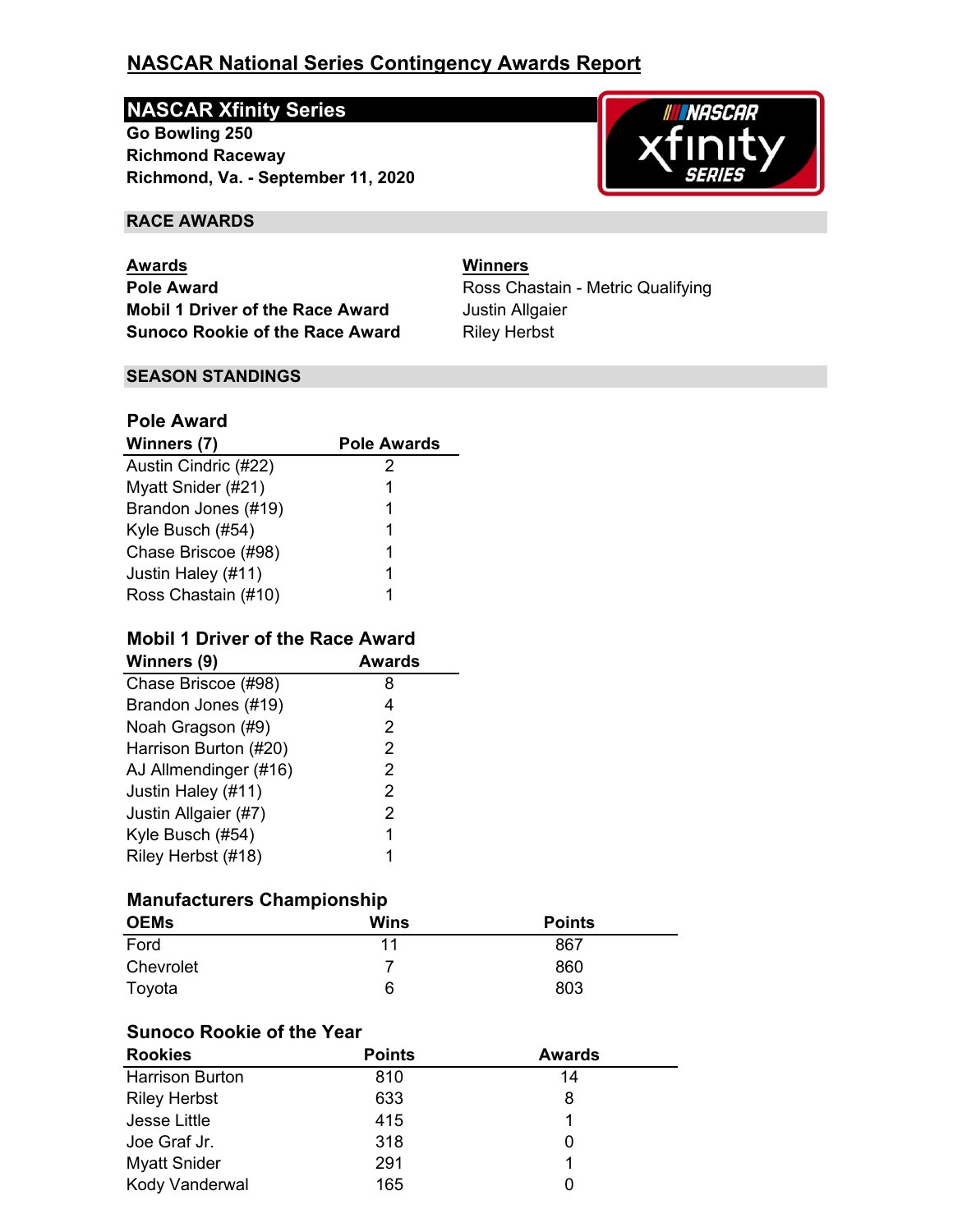# **NASCAR Xfinity Series**

**Richmond, Va. - September 12, 2020 Virginia is for Racing Lovers 250 Richmond Raceway**



## **RACE AWARDS**

**Pole Award** N/A - Inverted Field **Mobil 1 Driver of the Race Award** Justin Allgaier **Sunoco Rookie of the Race Award Harrison Burton Awards Winners**

## **SEASON STANDINGS**

## **Pole Award**

| Winners (7)          | <b>Pole Awards</b> |
|----------------------|--------------------|
| Austin Cindric (#22) | 2                  |
| Myatt Snider (#21)   | 1                  |
| Brandon Jones (#19)  | 1                  |
| Kyle Busch (#54)     | 1                  |
| Chase Briscoe (#98)  | 1                  |
| Justin Haley (#11)   | 1                  |
| Ross Chastain (#10)  |                    |

## **Mobil 1 Driver of the Race Award**

| Winners (9)           | Awards |
|-----------------------|--------|
| Chase Briscoe (#98)   | 8      |
| Brandon Jones (#19)   | 4      |
| Justin Allgaier (#7)  | 3      |
| Noah Gragson (#9)     | 2      |
| Harrison Burton (#20) | 2      |
| AJ Allmendinger (#16) | 2      |
| Justin Haley (#11)    | 2      |
| Kyle Busch (#54)      | 1      |
| Riley Herbst (#18)    |        |

## **Manufacturers Championship**

| <b>OEMs</b> | Wins | <b>Points</b> |
|-------------|------|---------------|
| Chevrolet   | 8    | 900           |
| Ford        | 11   | 894           |
| Toyota      | 6    | 836           |

## **Sunoco Rookie of the Year**

| <b>Rookies</b>         | <b>Points</b> | <b>Awards</b> |  |
|------------------------|---------------|---------------|--|
| <b>Harrison Burton</b> | 855           | 15            |  |
| <b>Riley Herbst</b>    | 644           | 8             |  |
| Jesse Little           | 419           |               |  |
| Joe Graf Jr.           | 328           | 0             |  |
| <b>Myatt Snider</b>    | 297           | 1             |  |
| Kody Vanderwal         | 173           |               |  |